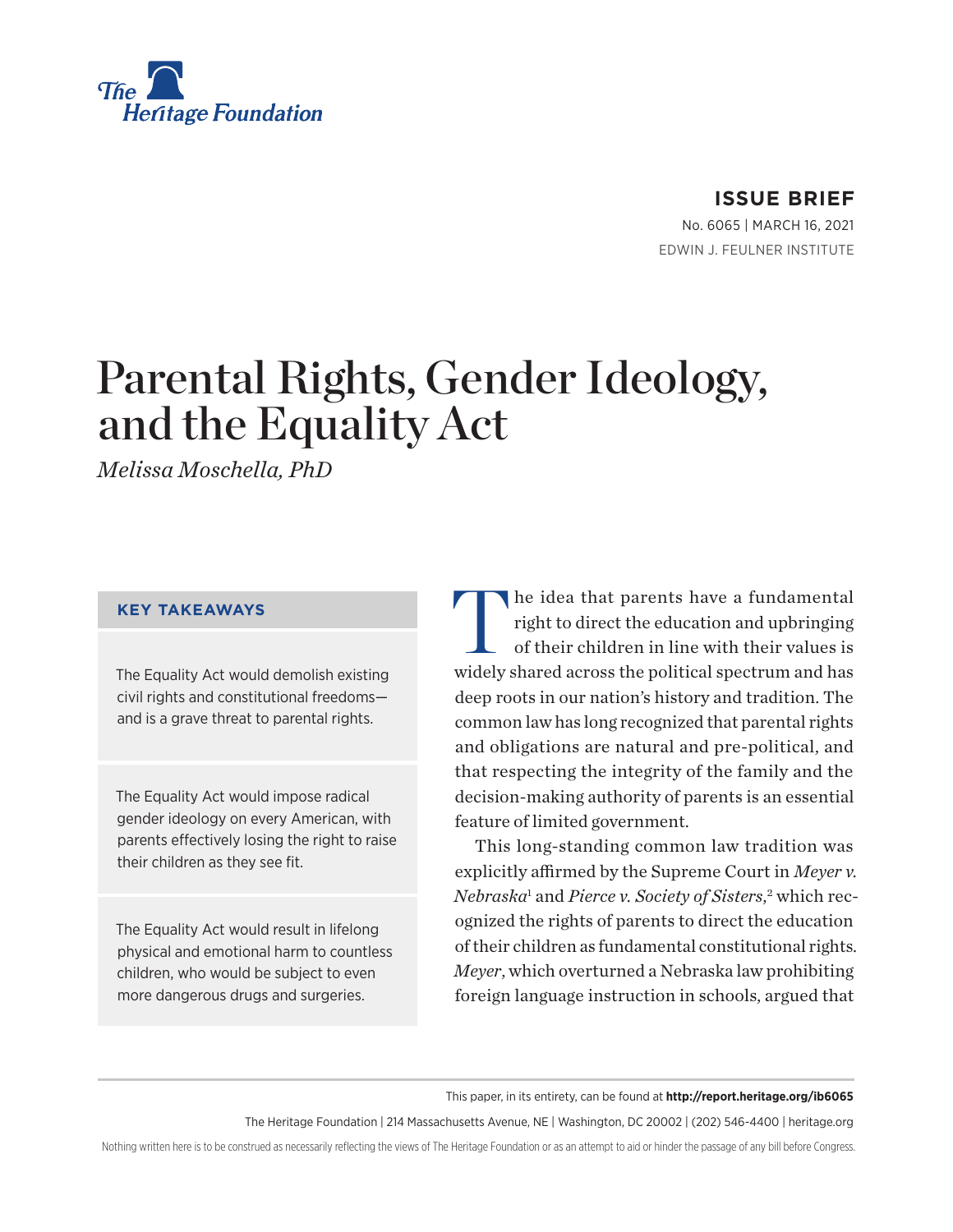such restrictions are inimical to the principles of limited government and do "violence to both the letter and the spirit of the Constitution."3 *Pierce*, which overturned an Oregon law prohibiting private schooling, stated unequivocally that "the child is not the mere creature of the State," and that "the fundamental theory of liberty upon which all governments in this Union repose excludes any power of the State to standardize its children by forcing them to accept instruction from public teachers only."4

The rise of gender ideology and the increasingly aggressive attempts to impose this ideology on all Americans is unjust and unconstitutional. A prime example of this is the so-called Equality Act,<sup>5</sup> which passed the House on February 25, 2021, and is currently being debated in the Senate, as well as the "compromise" Fairness for All Act, reintroduced by Congressman Chris Stewart (R–UT) at the end of February.<sup>6</sup> Both bills would result in egregious violations of parental rights—arguably even worse than the clearly unconstitutional laws at issue in *Meyer* and *Pierce*. They also endanger the health and well-being of children to a degree that is unparalleled in our nation's history.

#### What Is Gender Ideology?

Gender ideology denies the commonsense, scientifically grounded truth that maleness and femaleness are biological realities independent of subjective feelings or desires. Instead, gender ideology holds that what makes someone a man or a woman depends entirely on one's feelings or choices. This view is exemplified in the remarks of Johanna Olson-Kennedy, Medical Director of the Center for Transyouth Health and Development at Children's Hospital Los Angeles.7

Dr. Olson-Kennedy recounts how she "helped" an 8-year-old girl who preferred short hair and boy's clothing come to the "realization" that she was actually a boy trapped in a girl's body. At first, when Dr. Olson-Kennedy asked the child if she was a girl or a boy, the child looked confused and responded, "Well, I'm a girl, 'cause I have this body." But Dr. Olson-Kennedy quickly proceeded to disabuse the child of this politically incorrect biological understanding of gender with the following comparison:

I said, "Do you ever eat pop tarts?" And the kid was like, oh, of course. And I said, "well you know how they come in that foil packet?" Yes. "Well, what if there was a strawberry pop tart in a foil packet, in a box that said 'Cinnamon Pop Tarts.'? Is it a strawberry pop tart, or a cinnamon pop tart?" The kid's like, "Duh! A strawberry pop tart." And I was like, "so…" And the kid turned to the mom and said, "I think I'm a boy and the girl's covering me up."8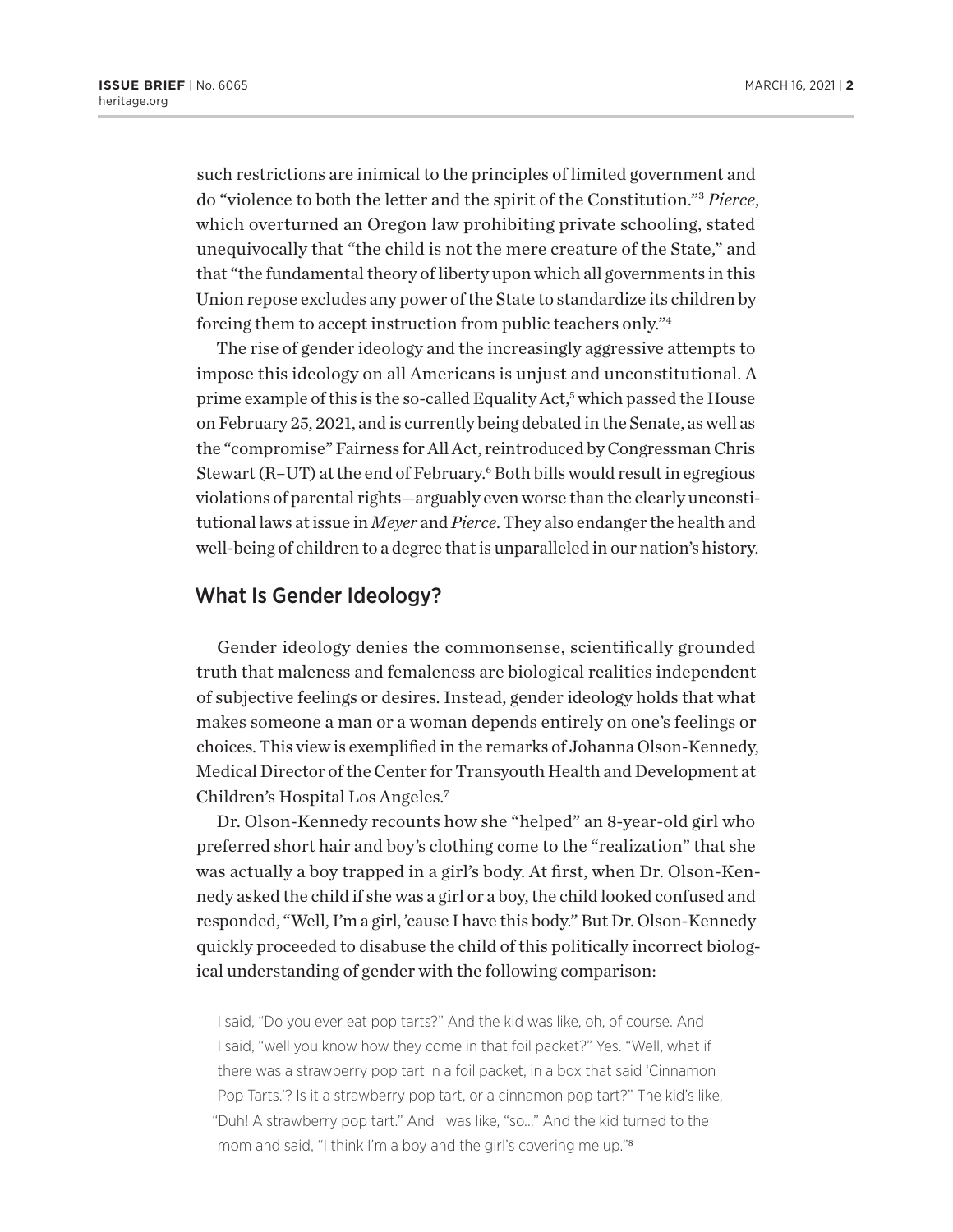In other words, according to pre-eminent gender therapists and the tenets of gender ideology, a person's body—including his or her biological capacity to play either a male or female role in reproduction, which is rooted in chromosomes and profoundly affects a person's overall biological development beginning just weeks after conception—is no more significant than a foil wrapper. On this view, who you are has nothing to do with your body, but is completely determined by your beliefs, feelings, and choices independent of biological reality.

#### How Gender Ideology Endangers Children's Health

On the basis of this ideology, the now-standard medical and psychological approach for dealing with children and adolescents who express confusion about their gender is unquestioning affirmation of the children's claims regardless of a child's age or circumstances. According to these dominant protocols, children who identify as the opposite gender are helped to undergo "social transition," changing their names and pronouns and beginning to present themselves publicly as the gender with which they identify. If they have not yet undergone puberty, they are given puberty-blocking hormones (designed to delay precocious puberty, but not actually FDA-approved for the prevention of normal puberty in transgender-identifying children). If the transgender identification persists (which studies indicate is almost certain if this gender-affirming treatment protocol is followed),<sup>9</sup> adolescents are then given cross-sex hormones and perhaps gender-reassignment surgeries such as mastectomies and genital reconstruction surgeries to make their bodies appear more like those of the gender with which they identify.

**Irreversible Medical Harm.** This "gender-affirming" treatment protocol causes serious and irreversible medical harms. The American College of Pediatricians reports that puberty blockers not only prevent the development of secondary sex characteristics, but also "arrest bone growth, decrease bone accretion, prevent the sex-steroid dependent organization and maturation of the adolescent brain, and inhibit fertility by preventing the development of gonadal tissue and mature gametes for the duration of treatment."10

While it is claimed that puberty suppression is reversible because puberty will ensue once the treatment is stopped, it is not clear that the physical effects are fully reversible because the long-term effects have not yet been studied and going through puberty much later than all of one's peers can also cause isolation and other psychosocial harms. As explained in a *New Atlantis* special report by pediatrician and endocrinologist Paul Hruz, along with researcher Lawrence Mayer and psychiatry professor Paul McHugh: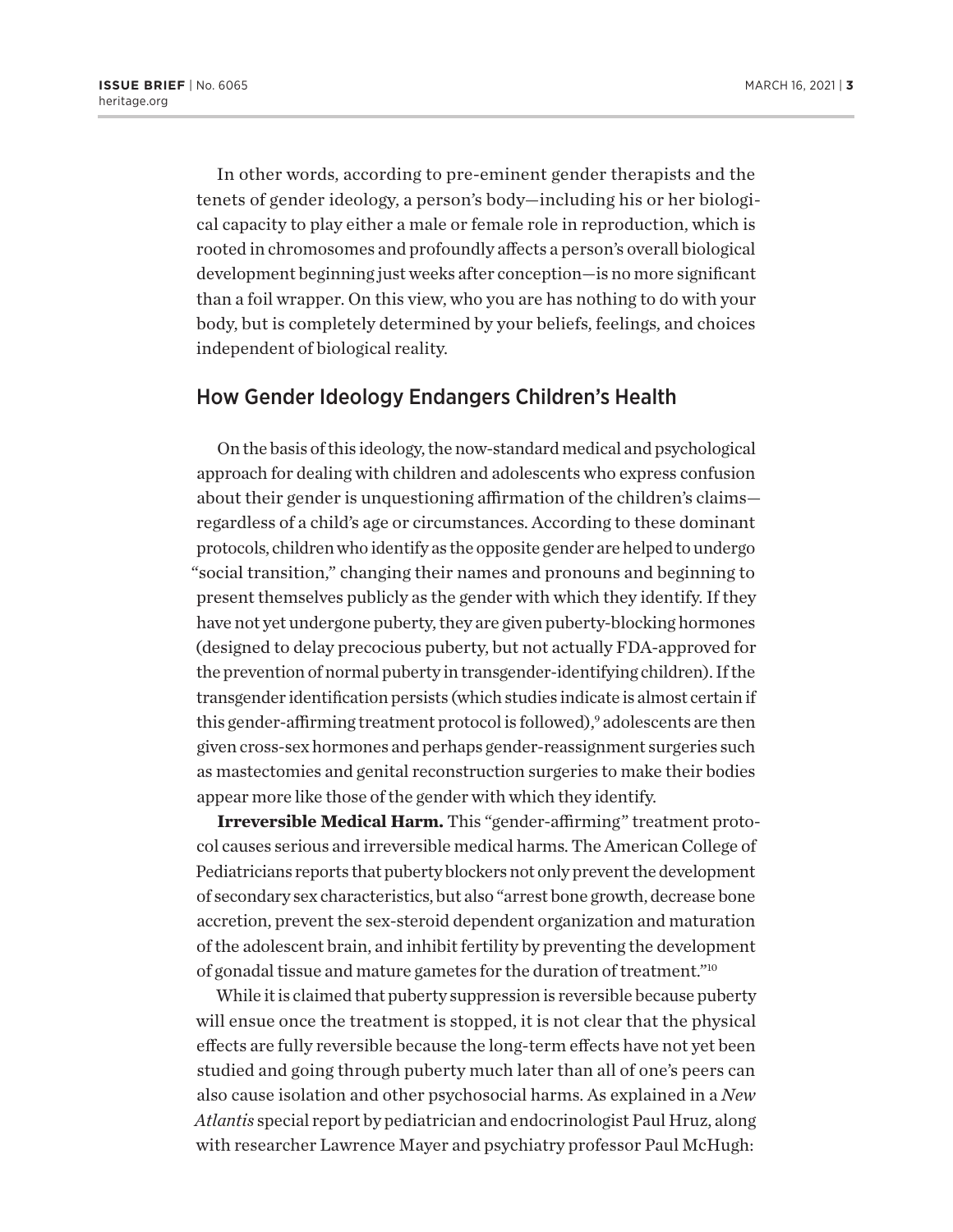The claim that puberty-blocking treatments are fully reversible makes them appear less drastic, but this claim is not supported by scientific evidence. It remains unknown whether or not ordinary sex-typical puberty will resume following the suppression of puberty in patients with gender dysphoria. It is also unclear whether children would be able to develop normal reproductive functions if they were to withdraw from puberty suppression. It likewise remains unclear whether bone and muscle development will proceed normally for these children if they resume puberty as their biological sex. Furthermore, we do not fully understand the psychological consequences of using puberty suppression to treat young people with gender dysphoria.<sup>11</sup>

**A Self-Fulfilling Prophecy.** Further, the "gender-affirming" treatment protocol is a self-fulfilling prophecy. The DSM-5 (the current edition of the Diagnostic and Statistical Manual of the American Psychiatric Association) indicates that, while rates vary, as many as 88 percent of girls and 98 percent of boys who identify as transgender during childhood eventually come to accept and feel comfortable with their biological sex.12 But these desistance rates change radically when puberty is suppressed and social transition is encouraged. In the only long-term study of gender dysphoric children who received puberty blockers, 100 percent persisted in their transgender identification and went on to request cross-sex hormones, a path that results in sterilization.<sup>13</sup>

Cross-sex hormones, which are sometimes given to minors even without parental consent, also involve serious long-term risks, including increased risk of coronary artery disease, blood clots, cardiovascular disease, high blood pressure, and reproductive cancers.14 As the long-term effects of a lifetime of cross-sex hormone use have never been studied, it is likely that there are other unknown risks as well. Further, being on cross-sex hormones for even a short amount of time can cause irreversible changes.

This means, for example, that adolescent girls who begin taking testosterone to transition to a male gender identity, but then decide that they want to de-transition back to female, will continue to have male facial hair and a deeper voice for the rest of their lives, and their capacity to conceive and bear children may be irreversibly damaged even if they have already gone through puberty. Transgender-identifying adolescent girls can also obtain a mastectomy as early as 16 years of age (and doctors like Olson-Kennedy are pushing to lower the minimum age for "bottom surgery" as well<sup>15</sup>), immutably changing their bodies and subjecting themselves to additional irreversible health risks.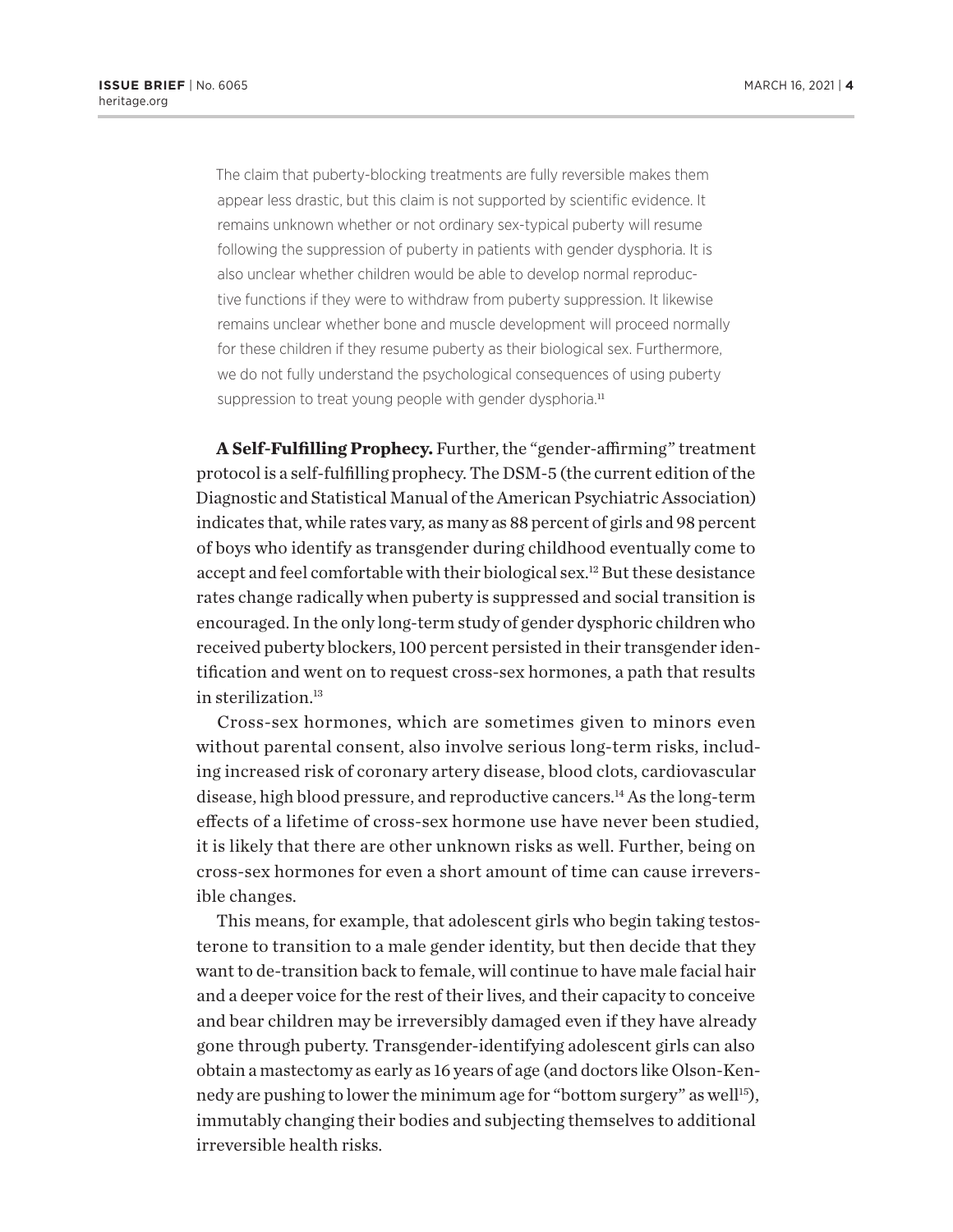**Lack of Evidence.** Even worse, these experimental, irreversible, and medically risky "gender-affirming" treatment protocols have become the norm—despite the fact that there is no good evidence indicating that these interventions alleviate psychological distress or improve mental health in the long run. On the contrary, a report from the Centers for Medicare and Medicaid Services conducted under President Obama in 2016 found that "overall, the quality and strength of evidence were low" due to poor study designs, and that the most methodologically rigorous studies "did not demonstrate clinically significant changes…after GRS [gender reassignment surgery]."16

In fact, the report notes that a Swedish study—the largest and most rigorous long-term study that has yet been conducted—found that those who had received gender reassignment surgery had "increased mortality and psychiatric hospitalization compared to matched controls," with the increase in mortality caused primarily by suicide rates nearly 20 times higher than controls.17 Other reviews of the literature conducted by respected research agencies such as Birmingham University's Aggressive Research Intelligence Facility and Hayes, Inc., came to similar conclusions.18

**Rapid-Onset Gender Dysphoria.** The experimental and risky nature of these treatment protocols is especially concerning given the rapid rise in what Brown University professor Lisa Littman describes as "rapid onset gender dysphoria," particularly among adolescent girls.19 Littman reports that unprecedented numbers of adolescent girls are now identifying as transgender despite never having questioned their gender identity in the past. Littman believes that the phenomenon may be spreading through social contagion due to the influence of peers and social media. In the United Kingdom, for instance, the number of girls seeking gender reassignment treatment has risen by *4,000 percent* in the past decade. This new trend is particularly alarming because, historically, transgender identification was extremely rare and was found predominantly among biological males.<sup>20</sup>

**Detransition Stories.** In her eye-opening new book, *Irreversible Damage: The Transgender Craze Seducing Our Daughters*, journalist Abigail Shrier explores this troubling trend, recounting story after story of adolescent girls with no history of gender dysphoria suddenly proclaiming themselves to be transgender after being exposed to transgender ideology on social media, at school, or through the influence of peers. Many go on to receive cross-hormones and mastectomies—even against the objections of parents, later regretting their choice but forced to live with the irreversible effects.

Shrier writes: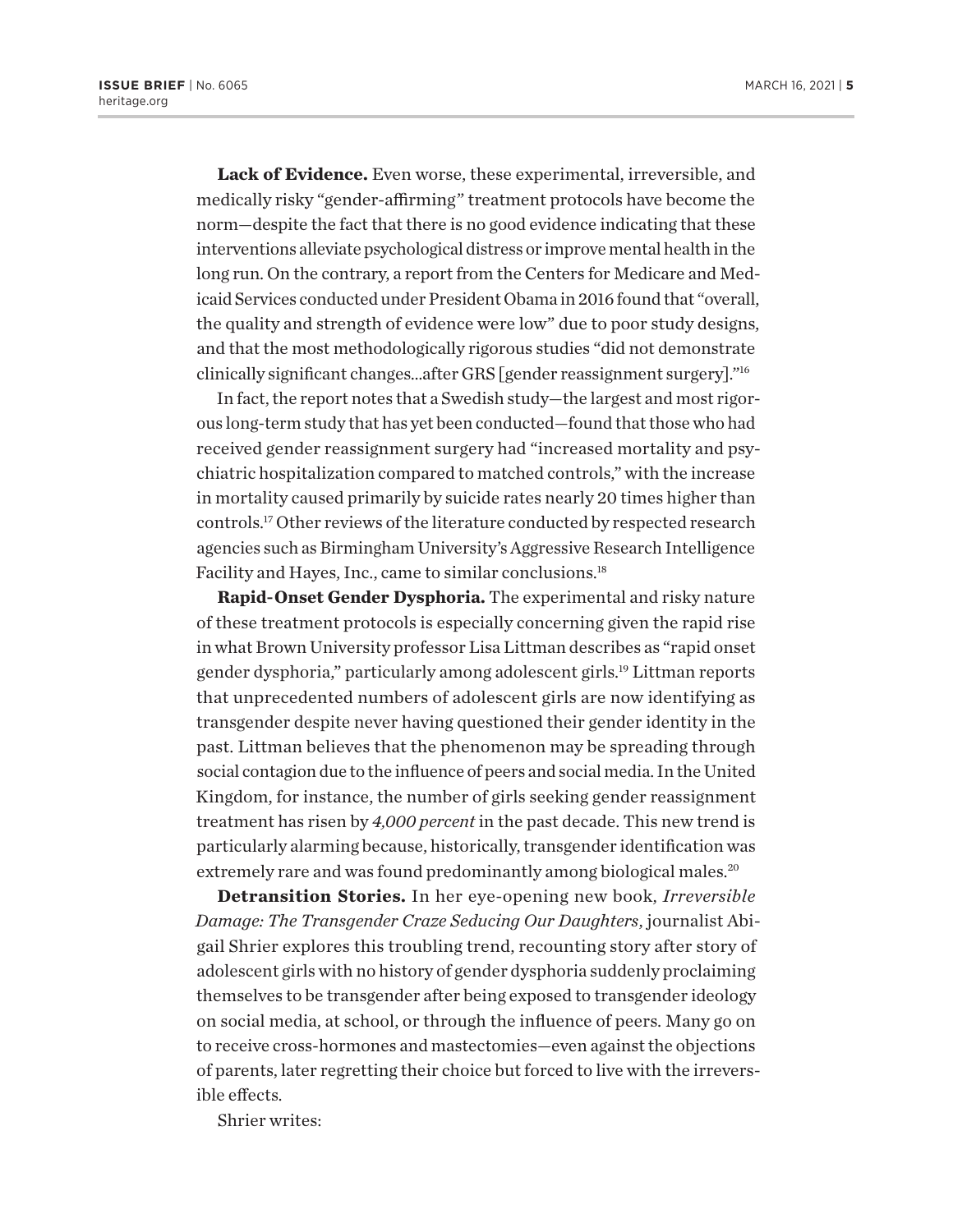Each of the detransitioners I talked to told a remarkably similar story—of having had no gender dysphoria until puberty, when she discovered her trans identity online…. Nearly all of the destransitioners I spoke with are plagued with regret. If they were on testosterone for even a few months, they possess a startlingly masculine voice that will not lift. If they were on T for longer, they suffer the embarrassment of having unusual intimate geography—an enlarged clitoris that resembles a small penis. They hate their five-o'clock shadows and body hair. They live with slashes across their chests and masculine nipples…or flaps of skin that don't quite resemble nipples. If they retained their ovaries, once off testosterone, whatever breast tissue they have will swell with fluid when their periods return, often failing to drain properly…. Each of the desisters and detransitioners I talked to reported being 100 percent certain that they were definitely trans—until, suddenly, they weren't. Nearly all of them blame the adults in their lives, especially the medical professionals, for encouraging and facilitating their transitions.<sup>21</sup>

The heart-wrenching stories of many detransitioners like the ones Shrier interviewed—living with the irreparable damage caused by these experimental medical interventions—together with the testimonies of many concerned physicians,<sup>22</sup> led the British High Court to rule that children under 16 are too immature to consent to puberty blockers and cross-sex hormones.23 Yet, as explained below, these risky and experimental interventions could become legally required even against the objections of parents if the Equality Act (or the Fairness for All Act) is passed.

## The Equality Act: Imposing Gender Ideology, Threatening Parental Rights, and Endangering Children's Well-Being

The Equality Act adds sexual orientation and gender identity to race as protected classes under existing civil rights law, thus making it illegal to discriminate on the basis of sexual orientation and gender identity in the same way that it is illegal to discriminate on the basis of race. In doing so, it presumes that transgender identity is real in the same way that race is. It presumes, in other words, that just as being black or white is an objective, unchosen, and permanent aspect of one's identity, a transgender woman really *is* a woman ( just as much as someone who is biologically female), and a transgender man really *is* a man ( just as much as someone who is biologically male). Under the Equality Act, failing to treat a transgender woman the same way that you would treat a biological female counts as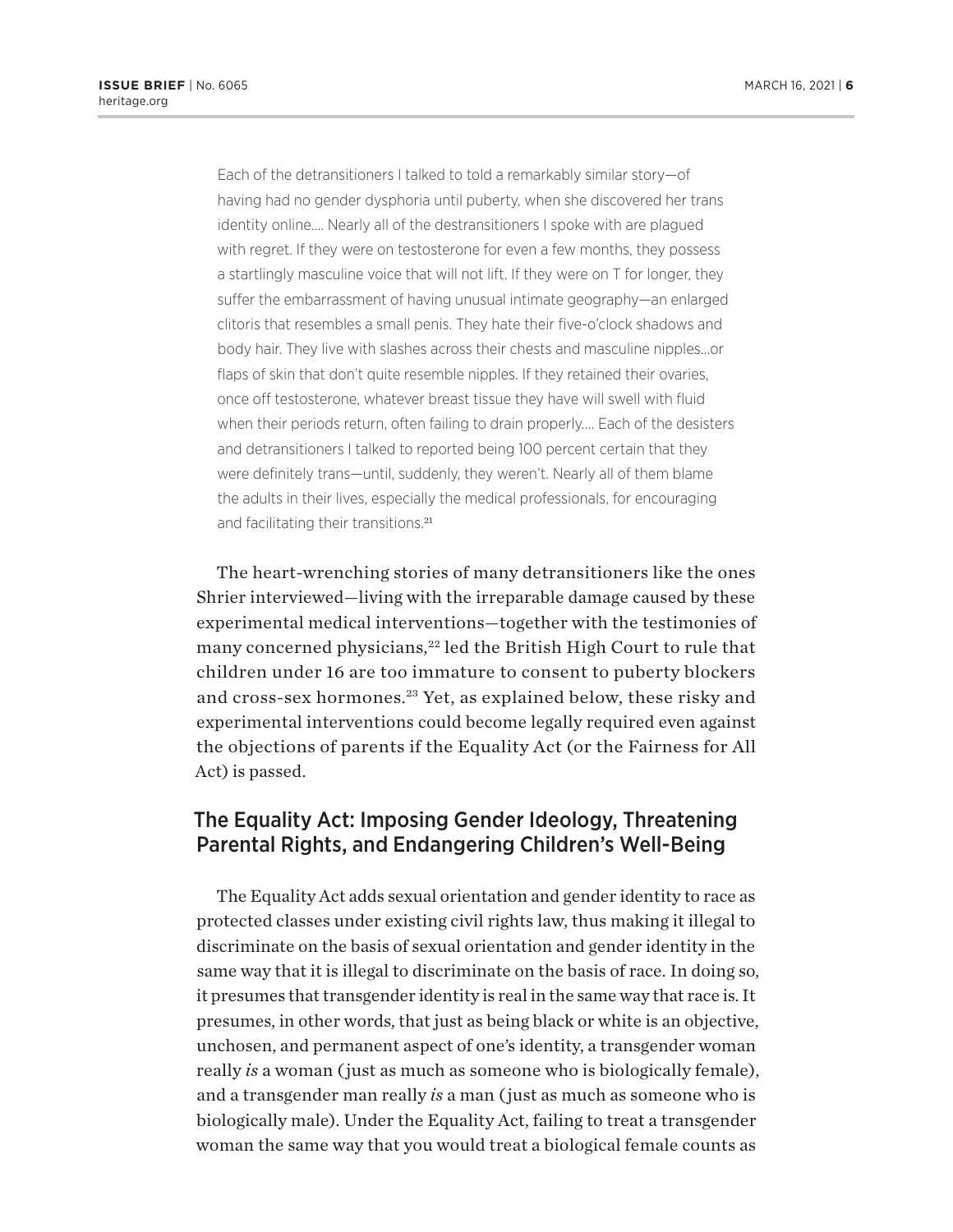discrimination, as does acting in line with the belief that maleness and femaleness are biological realities—even when it comes to the way that *parents* educate and raise their own children.

The "compromise" of the Fairness for All Act is no better. While it carves out limited religious exemptions, the substance of the bill is otherwise the same: It still defines belief in basic biological truths as bigoted—and does nothing for the many people whose objections are based on science and common sense, rather than religion.

To understand how radically the Equality Act would undermine parental rights, imagine that you are the parent of an adolescent girl who—like the many described by Shrier in her book—begins to identify as transgender after watching video testimonials of transgender-identifying adolescents on Tumblr, despite never previously having expressed discomfort with her gender. If you are worried that this is a social-media-induced fad and resist your daughter's demands to call her by a new name, buy her a chest binder and men's clothing, and allow her to begin taking testosterone, your caution and skepticism could be considered abusive or neglectful.

With the help of school officials, your daughter might begin presenting herself as a boy at school—adopting a new name and pronouns, using the boy's restroom and locker room, and participating in boys' sports, etc. while she and the school officials work together to keep you, the parent, in the dark about what is going on. (Many school districts already have protocols in place to help students transition to a new gender identity without parents' knowledge—like the Madison Metropolitan School District policies being challenged by parents in *Doe v. Madison*—but under the Equality Act all schools that receive federal funding would likely be required to adopt such policies.)

**Therapy Banned.** If you try to find a therapist for your daughter who will not unquestioningly affirm her transgender identification, but who instead will do what therapists usually do, that is, probe more deeply to determine whether there are underlying psychological or social issues at the root of your daughter's gender dysphoria (there are high rates of psychiatric comorbidity among those with gender dysphoria)<sup>24</sup>—the Equality Act would make it even more difficult to find one than it already is. In fact, the bill would likely make it *illegal* for therapists to question a client's transgender identification.

The Equality Act outlaws "conversion therapy" as a form of discrimination, and the meaning of conversion therapy has been expanded to include not only voluntary communications between therapist and client about unwanted feelings of same-sex attraction, but also attempts to help clients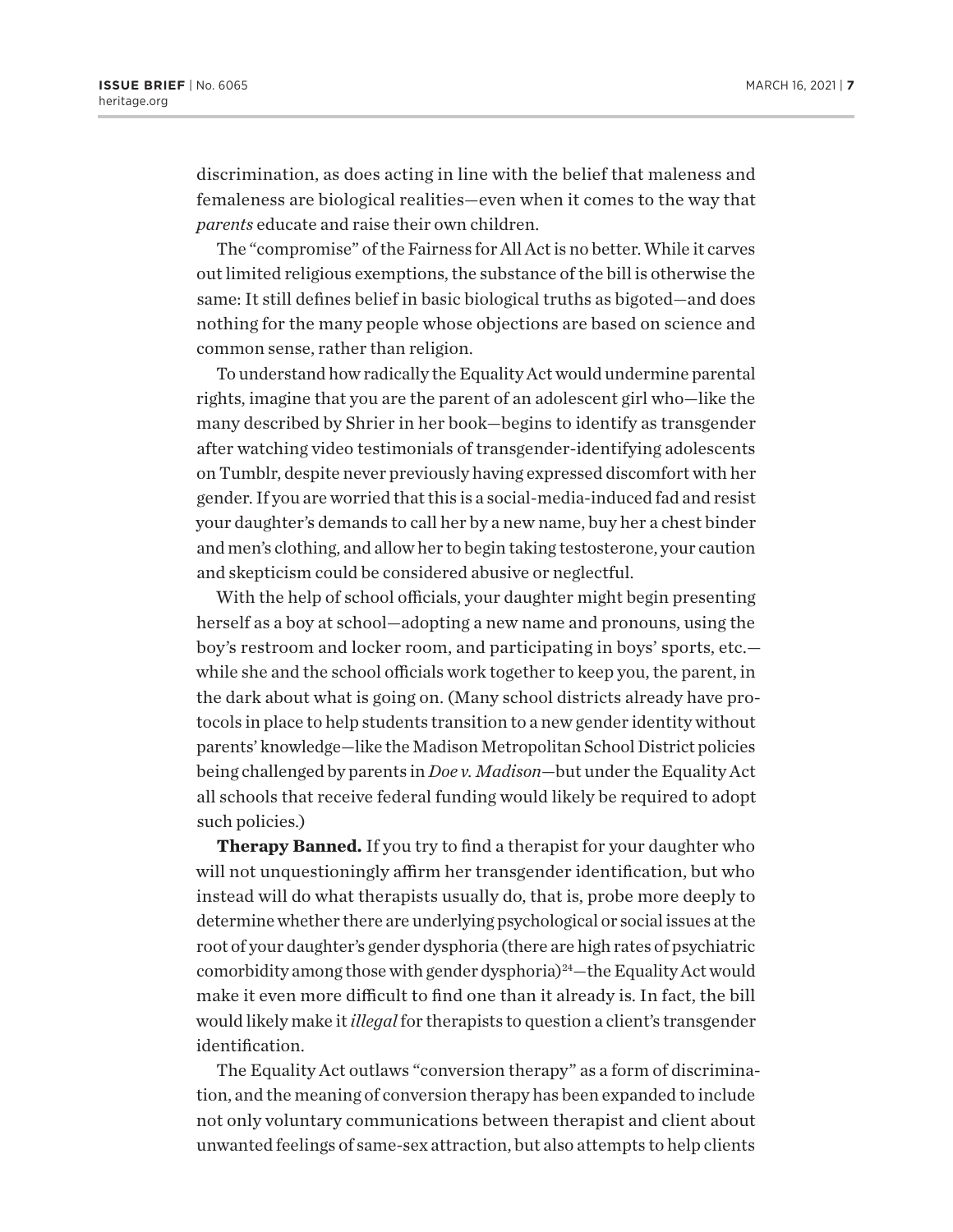reconcile themselves with the gender identity that corresponds to their biological sex.25 Clinicians who do not take children's transgender identity claims at face value, encourage them to transition socially, and facilitate their access to puberty blockers or cross-sex hormones could risk being sued for discrimination or losing their licenses.

**Child Protective Services Intervention.** If—despite your efforts to treat your daughter with affection, affirm that you love her just as she is, and express empathy for her suffering—your daughter complains at school or to a medical professional that your failure to unquestioningly affirm her new gender identity exacerbates her psychological distress, you could find yourself accused of abuse or neglect by state child protection officials. You could lose custody, and a judge could order that your daughter begin receiving cross-sex hormones *over your objections*. This could occur notwithstanding, as previously noted, such treatments: (1) are experimental<sup>26</sup> and risky;<sup>27</sup> and (2) cause irreversible changes that have not been proven to offer long-term psychological benefit. This could also occur despite growing evidence<sup>28</sup> that indicates the new phenomenon of rapid-onset gender dysphoria is spreading via social contagion, especially among adolescent girls.29

**Loss of Custody,** These predictions are not just hypothetical. Parents have already lost custody of their children for failing to allow them to take cross-sex hormones. In 2018, a judge removed a 17-year-old girl who identified as transgender from her parents' custody and mandated that the girl be given hormonal "treatment" for gender dysphoria despite the parents' objection—and despite the judge's own recognition that there is "a surprising lack of definitive clinical study available to determine the success of different treatment modalities" for gender dysphoria.30 While the girl had no prior symptoms of gender dysphoria as a child, she was diagnosed with gender dysphoria by Cincinnati Children's Hospital Medical Center, where her parents had sent her for inpatient treatment for severe anxiety and depression. Cincinnati Children's is a well-known provider of care for transgender youth, and clearly follows the "gender affirming" model of care according to which a patient's self-reports should be believed without question. As the judge noted with concern, 100 percent of patients referred to them are recommended for hormone "treatment."31

Likewise, in 2019, a court removed a 14-year-old girl from her father's custody and awarded temporary custody to the girl's mother, whom he had divorced due to her ongoing affair with a man convicted of assaulting his three-year-old daughter in 1996.<sup>32</sup> While the daughter had a history of severe mental illness and had been hospitalized for self-harm, she had never previously questioned her gender identity. Yet upon being released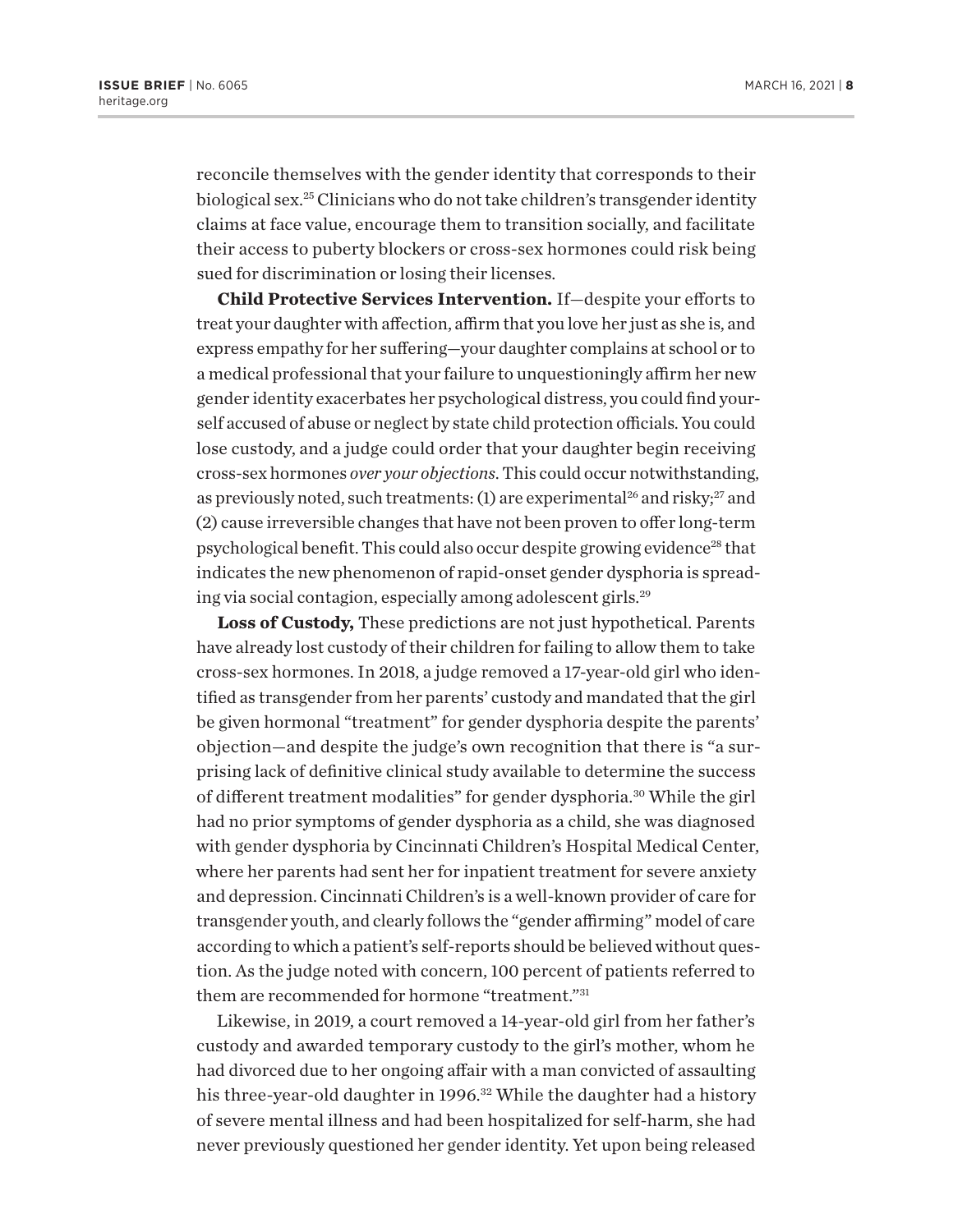for the third time from a psychiatric hospital, she declared that she was transgender. While the father tried to be supportive, even agreeing to use her preferred name and pronouns, he did not want her to undergo irreversible hormonal or surgical "treatments." As the father explained, "I love my 14 year old [sic] daughter very much but I do not believe she is capable of making such a life-altering decision of sex change. I'm very concerned that she could come to regret the irreversible effects caused by hormone treatment, double mastectomy, and attachment of male sex organs."33 The father's battle to regain custody and retain medical decision-making authority for his daughter appears to be ongoing.

By making "gender identity" a protected category, like race is in civil rights law, the Equality Act (and Fairness for All Act) threatens to make these alarming cases routine. More generally, these bills would endanger parents' ability to protect their children from the harms and confusion of indoctrination into gender ideology in school.

**School Guidelines.** Already, many schools have adopted curricular guidelines like the Madison School District's Guidance and Policies to Support Transgender, Non-Binary and Gender Expansive Students,<sup>34</sup> instructing teachers to, for instance, use "books and lessons that are inclusive of all identities and send messages of empowerment to students," to display "visual images and posters that send messages of gender inclusion," and to avoid using terms like "boys" and "girls" when teaching about bodily changes during puberty (but to speak instead of "people with penises" and "people with vaginas").

Under the Equality Act and Fairness for All Act, all public schools—and any school that receives federal funds—would have to adopt such confusing and unscientific curricula, and also to implement broader "gender-inclusive" policies such as giving students access to bathrooms, locker rooms, and athletic participation on the basis of their gender identification, regardless of their biological sex, and helping a child transition socially to the opposite gender in school while hiding this from parents (as the Madison Metropolitan School District and many others<sup>35</sup> already do).

The Equality Act (and the Fairness for All Act) would make such tragic cases much more common, by codifying the ideology underlying these decisions into federal anti-discrimination law. It would also make it even more difficult for parents to shield their children from confusing and harmful ideological indoctrination in the public schools—like curricula that encourage children to question their gender identity and teach them that there are no "male bodies" or "female bodies," but only "bodies with penises and testicles" or "bodies with vulva and ovaries."36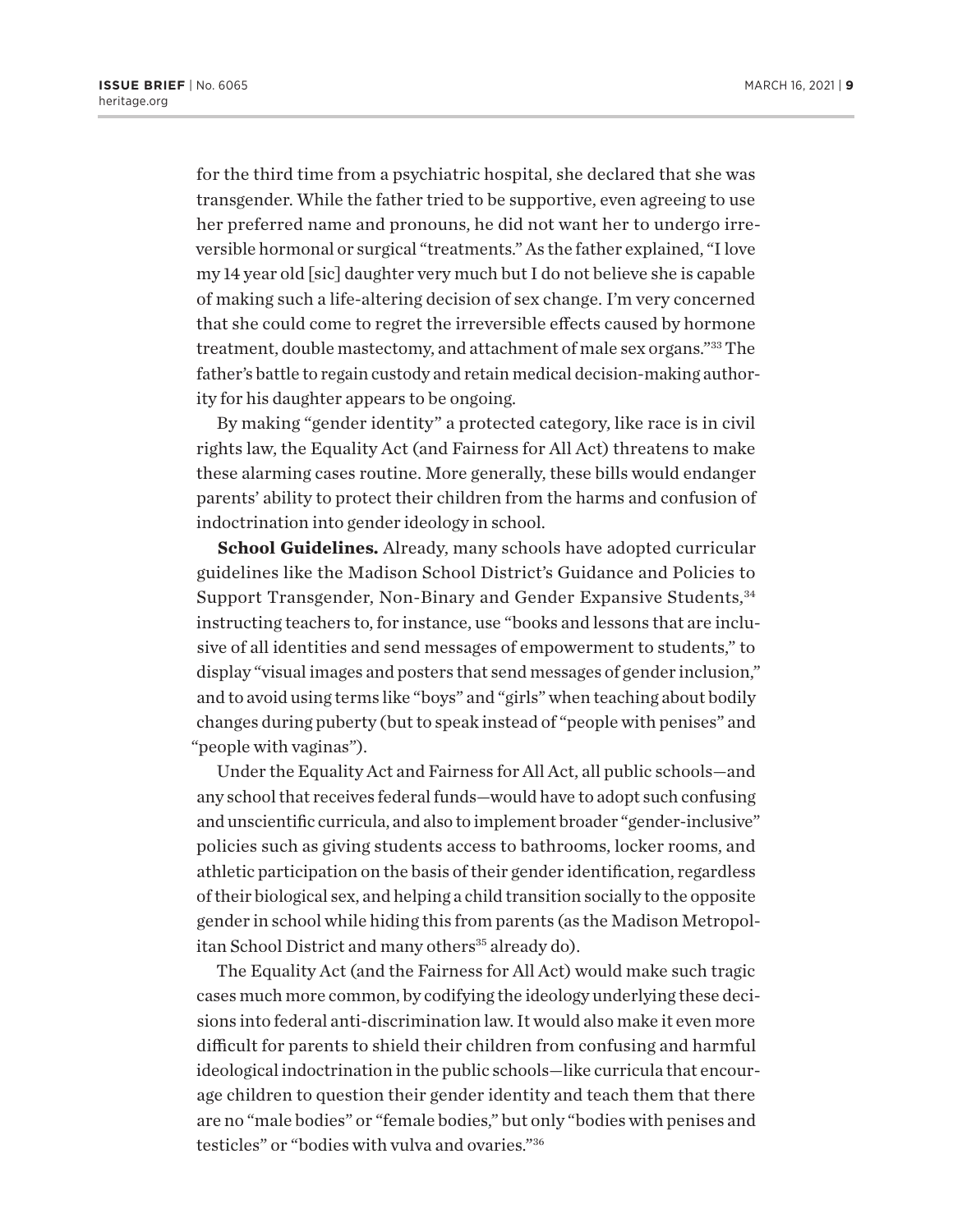If either of these bills were to become law, all public schools—and any school that receives federal funds—would be forced to adopt this unscientific newspeak, as well as a host of other "gender-inclusive" policies like giving students access to bathrooms, locker rooms, and athletic participation on the basis of their gender identification—regardless of their biological characteristics—and facilitating a child's gender transition in school while hiding this from parents (as many school districts already do).<sup>37</sup>

### Conclusion

Ending unjust discrimination and ensuring that all people are treated with respect are important and laudable goals. But the Equality Act and Fairness for All Act are not about ending unjust discrimination. Instead, they are about imposing a radical ideology with sweeping implications for all Americans. There is nothing discriminatory about acknowledging biological reality or seeking to protect children from confusion and from harmful experimental "treatments." Indeed, protecting children from such harms is a fundamental right and duty of parents, which is rooted in the natural moral law and upheld by the Constitution.

The Equality Act and Fairness for All Act would violate this fundamental right of parents and cause irreparable harm to countless vulnerable children. Americans across the political spectrum should unite in opposition to this dangerous and polarizing legislation.

Melissa Moschella, PhD, is Associate Professor of Philosophy at Catholic University in Washington, DC, and Visiting Scholar in the B. Kenneth Simon Center for American Studies, of the Edwin J. Feulner Institute, at The Heritage Foundation.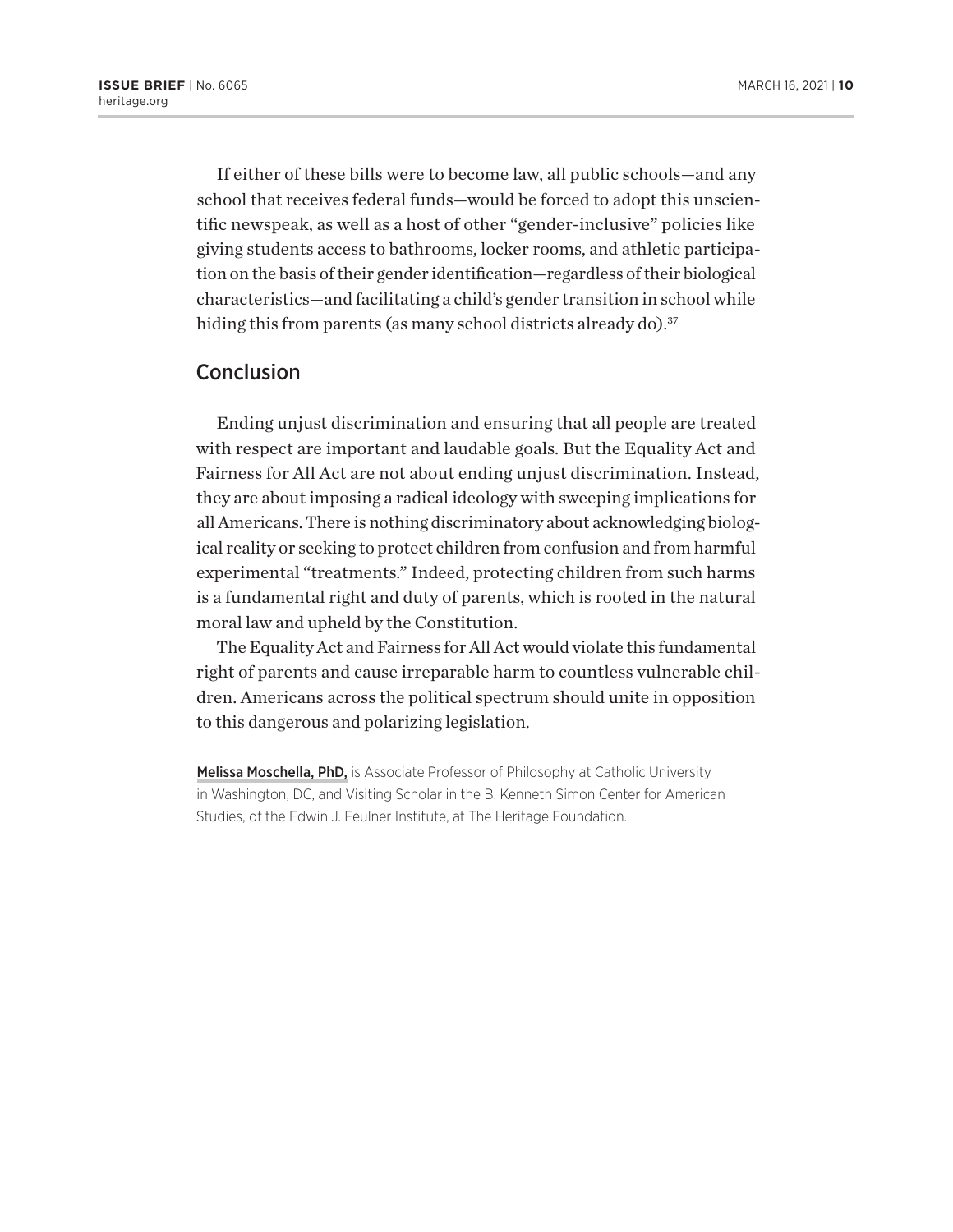## **Endnotes**

- 1. 262 U.S. 390 (1923).
- 2. 268 U.S. 510 (1925).
- 3. *Robert T. Meyer v. Nebraska*, 262 U.S. 390 (1923).
- 4. *Pierce v. Society of Sisters of the Holy Names of Jesus and Mary*, 268 U.S. 510 (1925).
- 5. Equality Act, H.R. 5, 117th Cong., 1st Sess., https://www.congress.gov/bill/117th-congress/house-bill/5 (accessed March 16, 2021).
- 6. Fairness for All Act, H.R. 5531, 116th Congress, 2nd Sess., https://www.congress.gov/bill/116th-congress/house-bill/5331 (accessed March 16, 2021). It was reintroduced by Congressman Chris Stewart (D–UT) on February 26, 2021. See news release, "Stewart Reintroduces Fairness for All Act," Office of Chris Stewart, February 26, 2021, https://stewart.house.gov/news/documentsingle.aspx?DocumentID=704 (accessed March 16, 2021).
- 7. "'I Just Gave Him the Language': Top Gender Doc Uses Pop Tart Analogy to Persuade 8-Year-Old Girl She's Really a Boy," July 24, 2017, https://4thwavenow.com/2017/07/23/i-just-gave-him-the-language-top-gender-doc-uses-pop-tart-analogy-to-persuade-8-year-old-girl-shes-reallya-boy/ (accessed March 15, 2021).
- 8. Ibid.
- 9. Annelou de Vries et al., "Puberty Suppression in Adolescents With Gender Identity Disorder: A Prospective Follow-Up Study," *Journal of Sexual Medicine*, Vol. 8, No. 8 (2011), pp. 2276–2283, https://pubmed.ncbi.nlm.nih.gov/20646177/ (accessed March 16, 2021).
- 10. Michelle Cretella, "Gender Dysphoria in Children," American College of Pediatricians, November 2018, https://www.acpeds.org/position-statements/ gender-dysphoria-in-children (accessed March 15, 2021).
- 11. Paul W. Hruz, Lawrence S. Mayer, and Paul R. McHugh, "Growing Pains: Problems with Puberty Suppression in Treating Gender Dysphoria," *New Atlantis*, Spring 2017, https://www.thenewatlantis.com/publications/growing-pains (accessed March 15, 2021).
- 12. American Psychiatric Association, *Diagnostic and Statistical Manual of Mental Disorders, Fifth Ed.* (2013), p. 455.
- 13. de Vries, "Puberty Suppression in Adolescents with Gender Identity Disorder."
- 14. Hruz, "Growing Pains: Problems with Puberty Suppression in Treating Gender Dysphoria."
- 15. "Minor Surgery? Top U.S. Gender Doc Agitates to Lower Age for Genital Surgery," March 20, 2016, https://4thwavenow.com/2016/03/20/minorsurgery-top-us-gender-doc-agitates-to-lower-age-for-genital-surgery/ (accessed March 15, 2021).
- 16. Tamara Syrek Jensen et al., "Decision Memo for Gender Dysphoria and Gender Reassignment Surgery," Centers for Medicare and Medicaid Services, August 30, 2016, https://www.cms.gov/medicare-coverage-database/details/nca-decision-memo.aspx?NCAId=282&bc=ACAAAAAAQAAA& (accessed March 16, 2021).
- 17. Cecilia Dhejne et al., "Long-Term Follow-Up of Transsexual Persons Undergoing Sex Reassignment Surgery: Cohort Study in Sweden," PLOS ONE, February 22, 2011, https://journals.plos.org/plosone/article?id=10.1371/journal.pone.0016885 (accessed March 16, 2021).
- 18. Ryan T. Anderson, "Sex Change: Physically Impossible, Psychosocially Unhelpful, and Philosophically Misguided," Public Discourse, March 5, 2018, https://www.thepublicdiscourse.com/2018/03/21151/ (accessed March 16, 2021).
- 19. Lisa Littman, "Parent Reports of Adolescents and Young Adults Perceived to Show Signs of a Rapid Onset of Gender Dysphoria," PLOS ONE, August 16, 2018, https://journals.plos.org/plosone/article?id=10.1371/journal.pone.0202330 (accessed March 16, 2021).
- 20. Tony Grew, "Inquiry Into Surge in Gender Treatment Ordered by Penny Mordaunt," *Sunday Times*, September 16, 2018, https://www.thetimes.co.uk/ article/inquiry-into-surge-in-gender-treatment-ordered-by-penny-mordaunt-b2ftz9hfn (accessed March 16, 2021).
- 21. Abigail Shrier, *Irreversible Damage: The Transgender Craze Seducing Our Daughters* (Washington, DC: Regnery Publishing, 2020).
- 22. Sanchez Manning, "'A Live Experiment on Children': Mail on Sunday Publishes the Shocking Physicians' Testimony that Led a High Court Judge to Ban NHS's Tavistock Clinic from Giving Puberty Blocking Drugs to Youngsters as Young as 10 Who Want to Change Sex," *Daily Mail*, January 9, 2021, https://www.dailymail.co.uk/news/article-9130157/The-physicians-testimony-led-High-Court-judge-ban-child-puberty-blocker-drugs.html (accessed March 16, 2021).
- 23. Owen Bowcott, "Puberty Blockers: Under-16s 'Unlikely to Be Able to Give Informed Consent,'" *Guardian*, December 1, 2020, https://www.theguardian. com/world/2020/dec/01/children-who-want-puberty-blockers-must-understand-effects-high-court-rules (accessed March 16, 2021).
- 24. Tracy A. Becerra-Culqui et al., "Mental Health of Transgender and Gender Nonconforming Youth Compared With Their Peers," *Pediatrics*, Vol. 141, No. 5 (May 2018), https://pediatrics.aappublications.org/content/141/5/e20173845 (accessed March 16, 2021).
- 25. American Academy of Child and Adolescent Psychiatry, "Conversion Therapy," Sexual Orientation and Gender Identity Issues Committee, February 2016, https://www.aacap.org/AACAP/Policy\_Statements/2018/Conversion\_Therapy.aspx (accessed March 16, 2021).
- 26. Sanchez Manning, "A Live Experiment on Children," *Daily Mail*, January 9, 2021, https://www.dailymail.co.uk/news/article-9130157/The-physicianstestimony-led-High-Court-judge-ban-child-puberty-blocker-drugs.html (accessed on March 16, 2021).